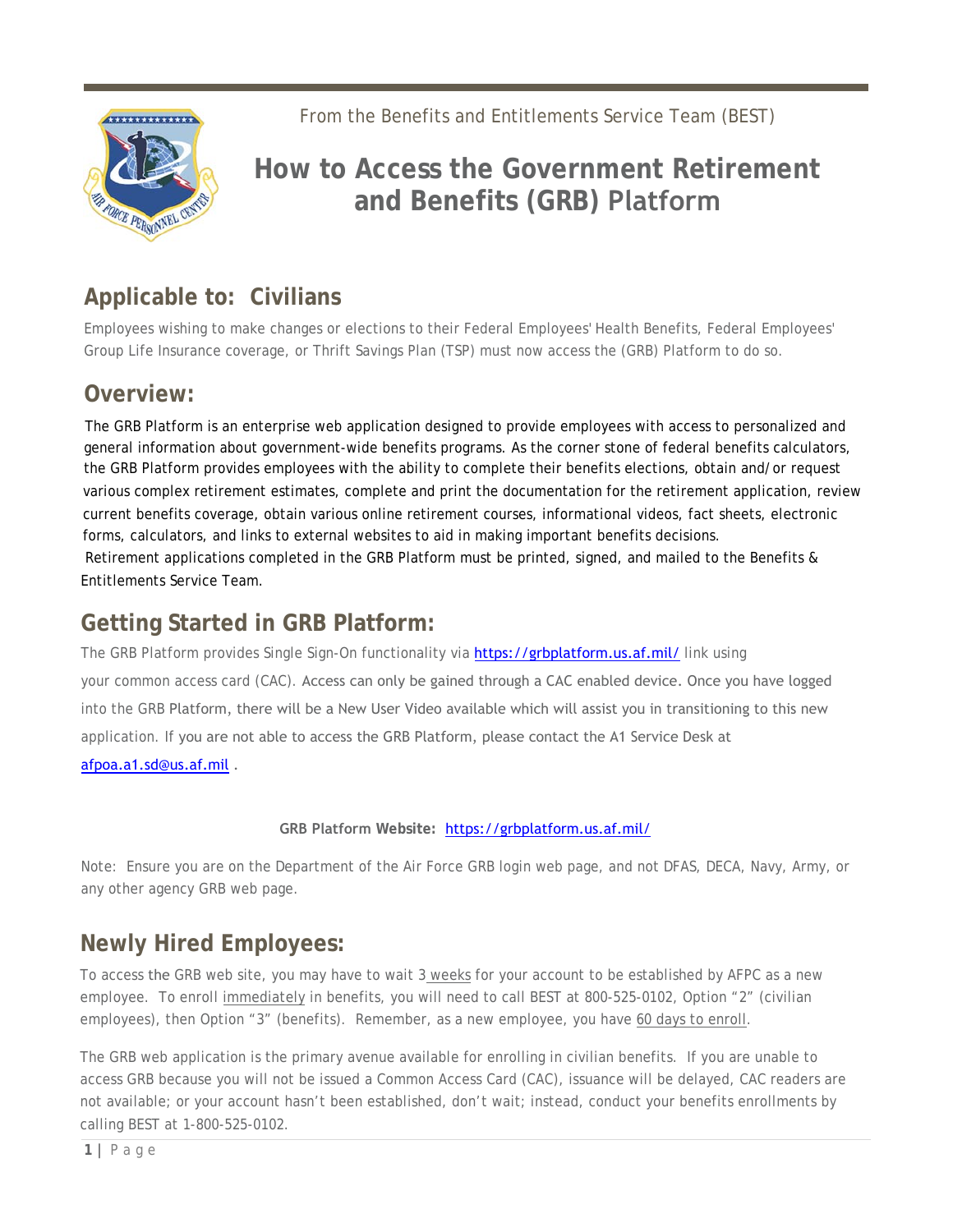### **Login via UserID and Password:**

You should only establish a userid and password if you are within 60 days of retirement and/or separation. After retirement or separation, you will have userid and password access to view limited applications through AFPC Secure.

#### **To Enter GRB:**

https://grbplatform.us.af.mil/ This will take you to the GRB Login page.

- $\triangleright$  Login to GRB by entering your SSN (no dashes) and your BEST PIN; then click the "Login" button. See below for more information on Forgot PIN and PIN Reset.
- $\triangleright$  Once logged into GRB, click the icon that relates to what you wish to do.

| B Platform                 |         |
|----------------------------|---------|
|                            |         |
| Sign In<br><b>Username</b> |         |
| Password                   |         |
|                            | Sign In |
| Forgot your Password?      |         |
| Forgot your Username?      |         |
| New User? Create account   |         |

#### **Department of Air Force GRB Login:**

It can take up to 3 weeks for AFPC to establish your account and for you to gain access to GRB. In the meantime, members can enroll by calling BEST at 800-525-0102.

**Time Limit to Enroll:** 60 days

**[GRB Login Page]** 

#### **Forgot PIN and PIN Reset:**

If user has forgotten their PIN, refer to the "Forgot Login" link on the GRB login screen. This will allow the user to reset their PIN. Users should read the instructions in the "**gray box**" and input personal information requested in the "User Validation" form. The date field must contain the slashes and any applicable preceding zeroes. AFPC does not show preceding zeroes, but GRB requires them. Users should capitalize the letters in the Pay Plan. The new PIN will need to be numeric and 6 characters in length. If this process fails, the user could try the "New User" option.

Your temporary PIN is based on your date of birth - four digits consisting of the 2 digit month and the last 2 digits of your year of birth. If you have forgotten your six digit PIN, the required information can be found on your most recent Leave and Earnings Statement or SF-50 (Notification of Personnel Action). Your PIN must be a combination of numbers that are not easily identifiable; it cannot repeat the same number, equal the first or last six digits of your social security number, equal your date of birth or service computation date for leave, and cannot include any single number repeated three or more times. When entering your date of birth and service computation date follow the format shown on the screen and be sure to include the slashes.